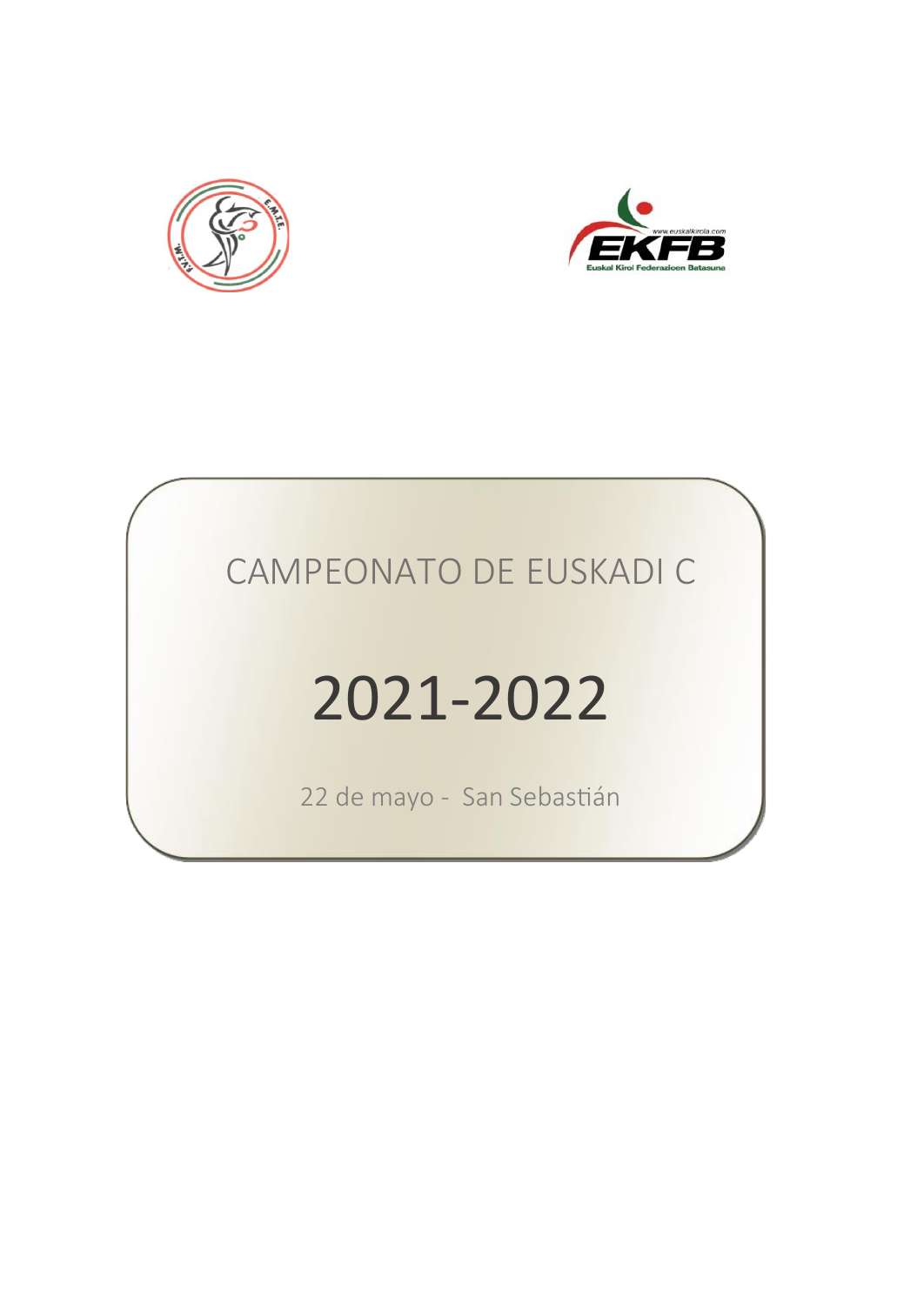### **DOMINGO 22 MAYO POLIDEPORTIVO PIO BAROJA**

|             |                |                |                | <b>MESA</b>               |                |    |             |       |
|-------------|----------------|----------------|----------------|---------------------------|----------------|----|-------------|-------|
| <b>HORA</b> | 1              | $\mathbf{2}$   | $\mathbf 3$    | 4                         | 5              | 6  | <b>HORA</b> |       |
| 9:30        |                |                |                |                           |                |    | 9:30        |       |
| 9:50        |                |                |                |                           |                | G6 | 9:50        |       |
| 10:10       |                |                |                |                           |                |    | 10:10       |       |
| 10:30       | G <sub>1</sub> | G <sub>2</sub> | G3             | G <sub>4</sub>            | G <sub>5</sub> |    |             | 10:30 |
| 10:50       |                |                |                |                           |                |    | 10:50       |       |
| 11:10       |                |                |                |                           |                |    | 11:10       |       |
| 11:30       |                |                |                |                           |                |    | 11:30       |       |
| 11:50       |                |                |                |                           |                |    | 11:50       |       |
| 12:10       | <b>OCTAVOS</b> | <b>OCTAVOS</b> | <b>OCTAVOS</b> | <b>OCTAVOS</b>            |                |    | 12:10       |       |
| 12:40       | <b>CUARTOS</b> | <b>CUARTOS</b> | <b>CUARTOS</b> | <b>CUARTOS</b>            |                |    | 12:40       |       |
| 13:10       | <b>SEMIS</b>   | <b>SEMIS</b>   |                |                           |                |    | 13:10       |       |
| 13:40       | <b>FINAL</b>   | 3º Y 4º        |                |                           |                |    | 13:40       |       |
| 14:10       |                |                |                | <b>ENTREGA DE TROFEOS</b> |                |    | 14:10       |       |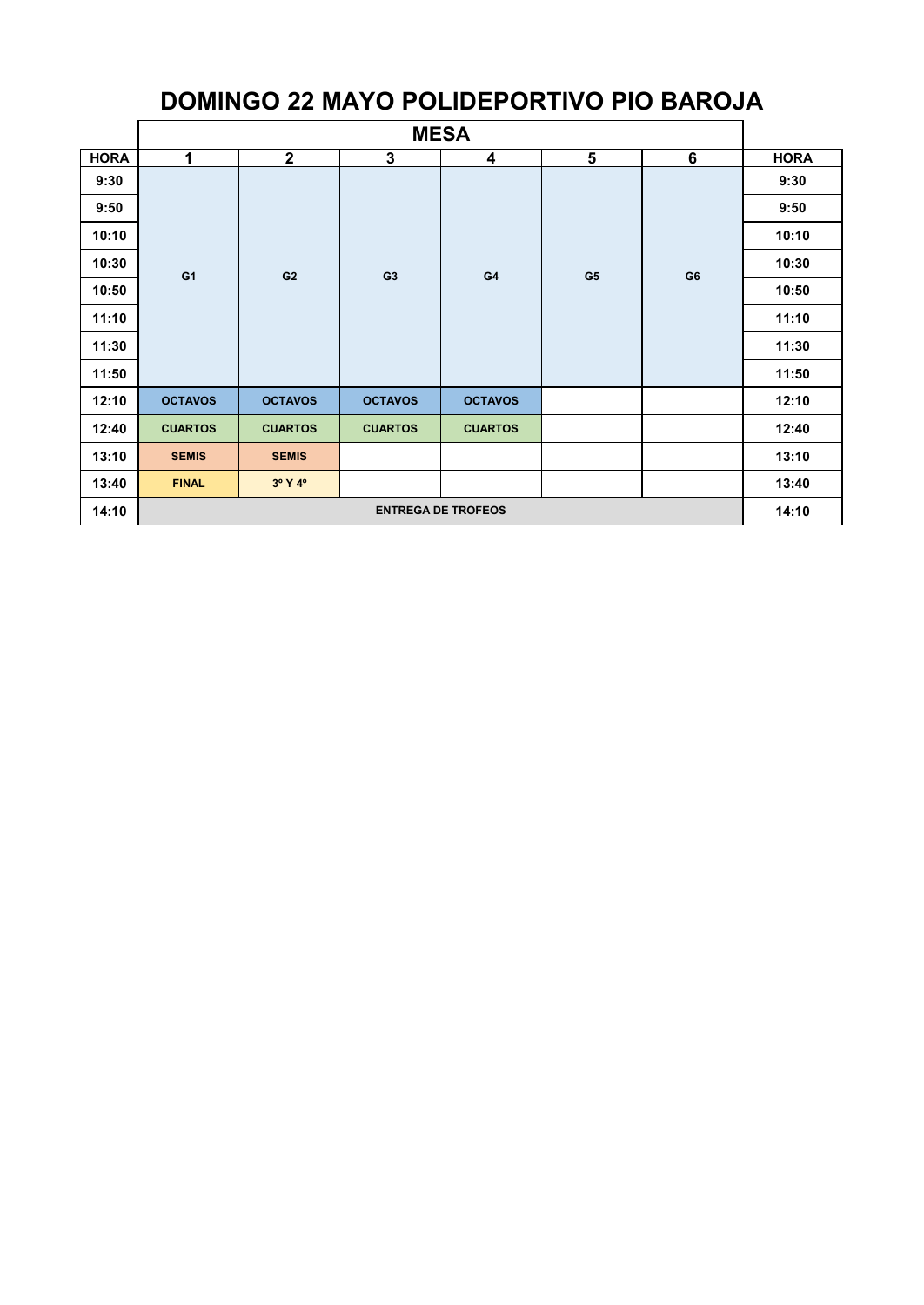| <b>CAMPEONATO EUSKADI C</b>   |                             |  |  |  |  |  |
|-------------------------------|-----------------------------|--|--|--|--|--|
| <b>NOMBRE Y APELLIDOS</b>     | <b>CLUB</b>                 |  |  |  |  |  |
| <b>DAVID VERA</b>             | <b>ABADIÑO</b>              |  |  |  |  |  |
| <b>ANDER DIAZ</b>             | <b>ABADIÑO</b>              |  |  |  |  |  |
| <b>IKER CRESPO</b>            | <b>ABADIÑO</b>              |  |  |  |  |  |
| <b>DIEGO CEA</b>              | ATL SAN SEBASTIAN           |  |  |  |  |  |
| <b>MANUEL FOSSATI</b>         | <b>ATL SAN SEBASTIAN</b>    |  |  |  |  |  |
| <b>URKO MUNDUATE</b>          | <b>ATL SAN SEBASTIAN</b>    |  |  |  |  |  |
| <b>ALVARO CEA</b>             | ATL SAN SEBASTIAN           |  |  |  |  |  |
| <b>ELIAS CABALLERO</b>        | <b>ATL SAN SEBASTIAN</b>    |  |  |  |  |  |
| <b>AXIER FERNANDEZ</b>        | <b>CD FORTUNA KE</b>        |  |  |  |  |  |
| <b>XABI MARTIN</b>            | <b>CD FORTUNA KE</b>        |  |  |  |  |  |
| <b>DANEL GARCIA</b>           | <b>CD FORTUNA KE</b>        |  |  |  |  |  |
| <b>JON MENDIZABAL</b>         | <b>CD FORTUNA KE</b>        |  |  |  |  |  |
| <b>TOMAS MEDIAVILLA</b>       | <b>CD FORTUNA KE</b>        |  |  |  |  |  |
| <b>JAVIER GUTIERREZ</b>       | <b>CD FORTUNA KE</b>        |  |  |  |  |  |
| ANDONI FERNÁNDEZ              | <b>FONT IRURIETA BERAUN</b> |  |  |  |  |  |
| <b>JUAN ANTONIO FERNANDEZ</b> | FONT IRURIETA BERAUN        |  |  |  |  |  |
| <b>CARLA NOVOA</b>            | <b>GURE TALDE</b>           |  |  |  |  |  |
| <b>LANDER CERECEDA</b>        | <b>IRUN LEKA ENEA</b>       |  |  |  |  |  |
| <b>ALEX SANTAMARTA</b>        | <b>IRUN LEKA ENEA</b>       |  |  |  |  |  |
| <b>DAVID HERNÁNDEZ</b>        | <b>IRUN LEKA ENEA</b>       |  |  |  |  |  |
| ASIER OLAIZOLA                | <b>IRUN LEKA ENEA</b>       |  |  |  |  |  |
| <b>JESUS CABRERO</b>          | <b>IRUN LEKA ENEA</b>       |  |  |  |  |  |
| <b>SANTIAGO LOPEZ</b>         | <b>IRUN LEKA ENEA</b>       |  |  |  |  |  |
| <b>EKHIOTZ LORENZO</b>        | <b>OARGI</b>                |  |  |  |  |  |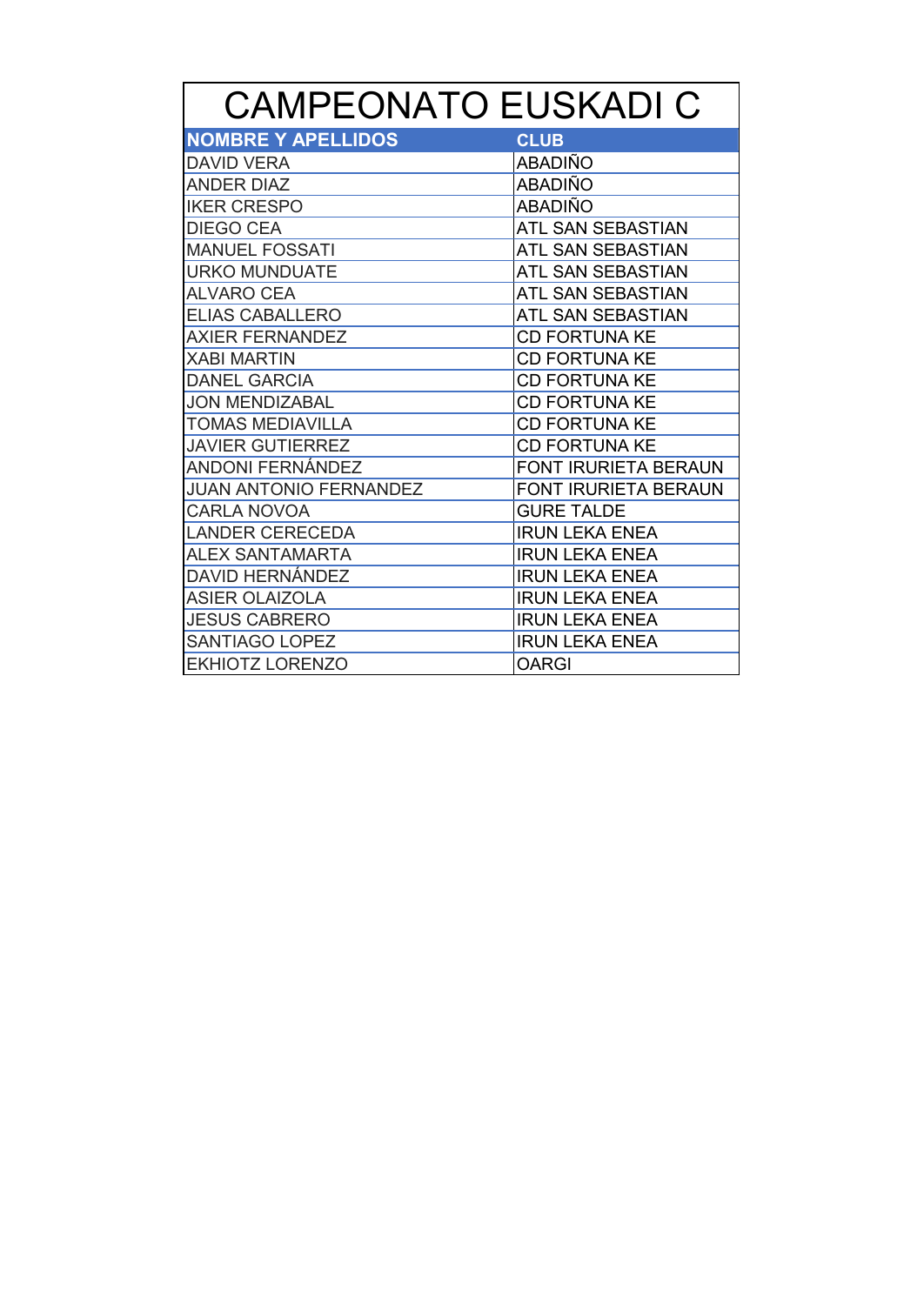## **SORTEO GRUPOS**

| <b>GRUPO 1</b>   |                       |  |  |  |  |  |
|------------------|-----------------------|--|--|--|--|--|
| LANDER CERECEDA  | <b>IRUN LEKA ENEA</b> |  |  |  |  |  |
| DAVID VERA       | ABADIÑO               |  |  |  |  |  |
| URKO MUNDUATE    | ATL SAN SEBASTIAN     |  |  |  |  |  |
| JAVIER GUTIERREZ | <b>CD FORTUNA KE</b>  |  |  |  |  |  |

| <b>GRUPO 3</b>      |                         |  |  |  |  |  |
|---------------------|-------------------------|--|--|--|--|--|
| ALEX SANTAMARTA     | <b>IRUN LEKA ENEA</b>   |  |  |  |  |  |
| LANTONIO EFRAIANDEZ | <b>CONTIDUDITTA DED</b> |  |  |  |  |  |

| JUAN ANTONIO FERNANDEZ | <b>IRURIETA BERAUN</b><br>™. | ASIER OLAIZOLA            | <b>ENEA</b><br>IRUN LEKA |
|------------------------|------------------------------|---------------------------|--------------------------|
| CRESPO<br>IKER         | ABADIÑC                      | JON MENDIZABAL            | UNA KE<br><b>CD FORT</b> |
| TOMAS MEDIAVILLA       | <b>CD FORTUNA KE</b>         | LORENZO<br>-17<br>EKHIOTZ | OARGI                    |

| <b>GRUPO 5</b>       |                   |  | <b>GRUPO 6</b>  |               |                 |                   |
|----------------------|-------------------|--|-----------------|---------------|-----------------|-------------------|
| MANUEL FOSSATI       | ATL SAN SEBASTIAN |  | DAVID HERNÁNDEZ | IRUN LEKA EI  |                 |                   |
| <b>JESUS CABRERO</b> | IRUN LEKA ENEA    |  |                 |               | AXIER FERNANDEZ | <b>CD FORTUNA</b> |
| DANEL GARCIA         | CD FORTUNA KE     |  | ANDER DIAZ      | ABADIÑO       |                 |                   |
| CARLA NOVOA          | <b>GURE TALDE</b> |  | ELIAS CABALLERO | ATL SAN SEBAS |                 |                   |

| <b>GRUPO 1</b>                    |                       | <b>GRUPO 2</b>     |                      |  |  |  |
|-----------------------------------|-----------------------|--------------------|----------------------|--|--|--|
| LANDER CERECEDA                   | <b>IRUN LEKA ENEA</b> | ANDONI FERNANDEZ   | FONT IRURIETA BERAUN |  |  |  |
| DAVID VERA                        | ABADIÑO               | <b>XABI MARTIN</b> | CD FORTUNA KE        |  |  |  |
| URKO MUNDUATE                     | ATL SAN SEBASTIAN     | ALVARO CEA         | ATL SAN SEBASTIAN    |  |  |  |
| JAVIER GUTIERREZ<br>CD FORTUNA KE |                       | SANTIAGO LOPEZ     | IRUN LEKA ENEA       |  |  |  |
|                                   |                       |                    |                      |  |  |  |

| <b>GRUPO 3</b>      |                      | <b>GRUPO 4</b>  |                   |
|---------------------|----------------------|-----------------|-------------------|
| ALEX SANTAMARTA     | IRUN LEKA ENEA       | DIEGO CEA       | ATL SAN SEBASTIAN |
| N ANTONIO FERNANDEZ | FONT IRURIETA BERAUN | ASIER OLAIZOLA  | IRUN LEKA ENEA    |
| <b>IKER CRESPO</b>  | ABADIÑO              | JON MENDIZABAL  | CD FORTUNA KE     |
| FOMAS MEDIAVILLA    | CD FORTUNA KE        | EKHIOTZ LORENZO | OARGI             |

| <b>GRUPO 5</b> |                   | <b>GRUPO 6</b>  |                   |
|----------------|-------------------|-----------------|-------------------|
| MANUEL FOSSATI | ATL SAN SEBASTIAN | DAVID HERNÁNDEZ | IRUN LEKA ENEA    |
| JESUS CABRERO  | IRUN LEKA ENEA    | AXIER FERNANDEZ | CD FORTUNA KE     |
| DANEL GARCIA   | CD FORTUNA KE     | ANDER DIAZ      | ABADIÑO           |
| CARLA NOVOA    | GURE TALDE        | ELIAS CABALLERO | ATL SAN SEBASTIAN |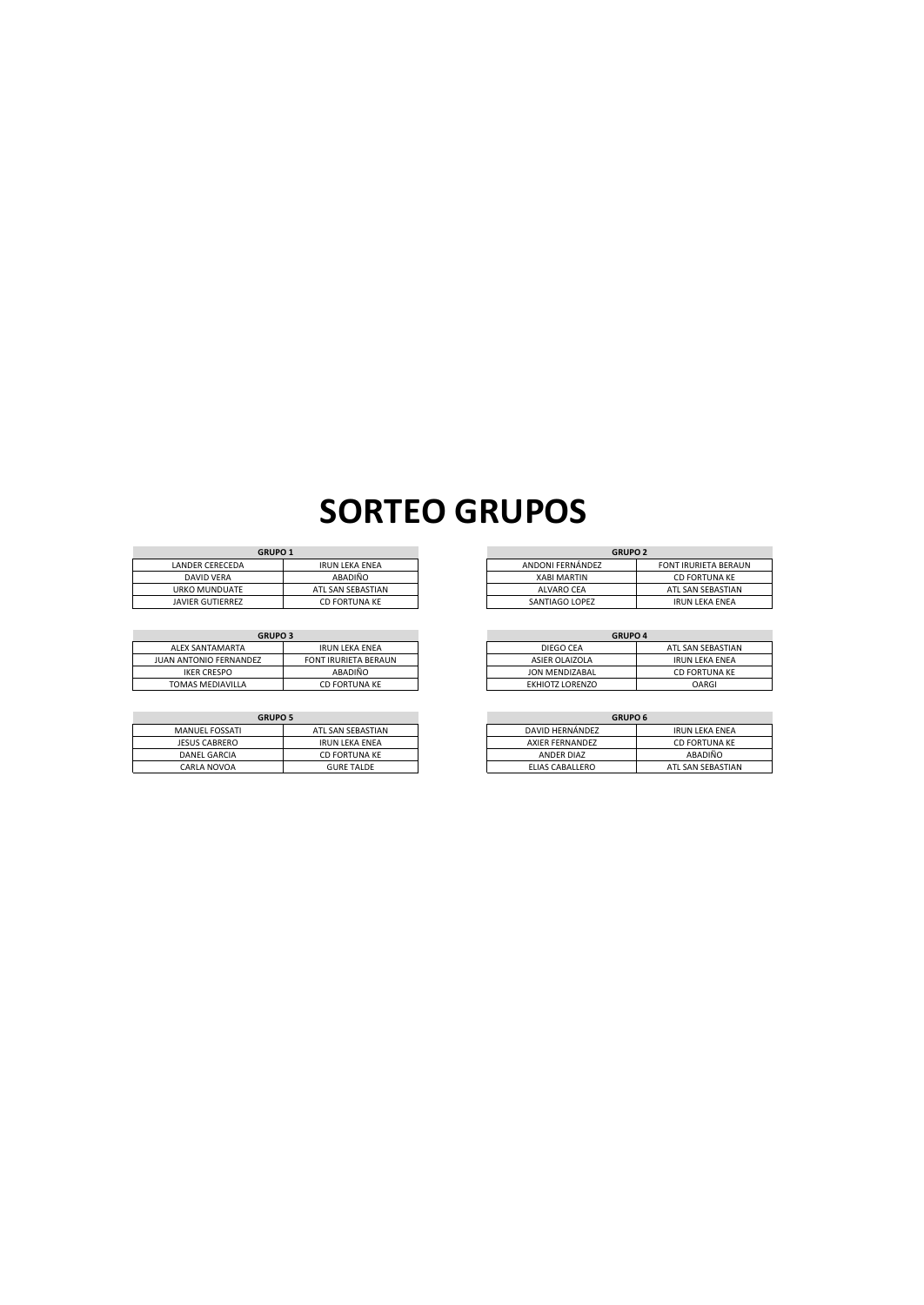## **CAMPEONATO DE EUSKADI C**

|                           | LOCAL DE JUEGO:         |  | <b>POLIDEPORTIVO PIO BAROJA</b><br>22-may-22<br>FECHA: |                       |                   |      |  |  |
|---------------------------|-------------------------|--|--------------------------------------------------------|-----------------------|-------------------|------|--|--|
|                           | GRUPO:                  |  | MESA N°:                                               |                       | HORA:             | 9:30 |  |  |
|                           | <b>JUGADORES</b>        |  | <b>Nº LICENCIA</b><br>D.N.I.                           | <b>CLUB</b>           |                   |      |  |  |
|                           | <b>ILANDER CERECEDA</b> |  |                                                        | <b>IRUN LEKA ENEA</b> |                   |      |  |  |
| <b>DAVID VERA</b><br>2    |                         |  |                                                        | ABADIÑO               |                   |      |  |  |
| <b>URKO MUNDUATE</b><br>3 |                         |  |                                                        |                       | ATL SAN SEBASTIAN |      |  |  |
|                           | <b>JAVIER GUTIERREZ</b> |  |                                                        | <b>CD FORTUNA KE</b>  |                   |      |  |  |

| <b>JUGADORES</b><br>Arbitro |   |                         |                |    |                | <b>RESULTADO</b> | <b>GANADOR</b> |   |                         |
|-----------------------------|---|-------------------------|----------------|----|----------------|------------------|----------------|---|-------------------------|
| URKO MUNDUATE               |   | 4 JJAVIER GUTIERREZ     | $\overline{7}$ | 9  | 11             |                  |                |   |                         |
|                             |   | <b>LANDER CERECEDA</b>  | 11             | 11 | 13             |                  |                | 3 | LANDER CERECEDA         |
| <b>JAVIER GUTIERREZ</b>     | 3 | <b>URKO MUNDUATE</b>    | 9              | 11 | 4              | 8                |                |   |                         |
|                             |   | <b>DAVID VERA</b>       | 11             | 6  | 11             | 11               |                |   | <b>DAVID VERA</b>       |
| DAVID VERA                  |   | <b>IURKO MUNDUATE</b>   | 3              | 3  | $\overline{2}$ |                  |                | 0 |                         |
|                             |   | <b>LANDER CERECEDA</b>  | 11             | 11 | 11             |                  |                |   | <b>LANDER CERECEDA</b>  |
| <b>LANDER CERECEDA</b>      | 4 | <b>JAVIER GUTIERREZ</b> | 11             | 12 | 6              | $\overline{2}$   | 9              | 2 |                         |
|                             | 2 | <b>IDAVID VERA</b>      | 8              | 10 | 11             | 11               | 11             |   | DAVID VERA              |
| <b>DAVID VERA</b>           |   | <b>JAVIER GUTIERREZ</b> | 11             | 9  | 11             | 11               |                |   | <b>JAVIER GUTIERREZ</b> |
|                             | 3 | <b>IURKO MUNDUATE</b>   | $\overline{7}$ | 11 | 4              | 7                |                |   |                         |
| <b>JAVIER GUTIERREZ</b>     | 2 | <b>IDAVID VERA</b>      | 7              | 4  | 8              |                  |                | 0 |                         |
|                             |   | LANDER CERECEDA         | 11             | 11 | 11             |                  |                |   | LANDER CERECEDA         |

|                    | <b>PUNTOS</b> |     | <b>IJUEGOSITANTOSICLASIFICACION</b> |
|--------------------|---------------|-----|-------------------------------------|
| 1 LANDER CERECEDA  |               | 101 |                                     |
| 2 DAVID VERA       |               | 109 |                                     |
| 3 URKO MUNDUATE    |               | 69  |                                     |
| 4 JAVIER GUTIERREZ |               | 109 |                                     |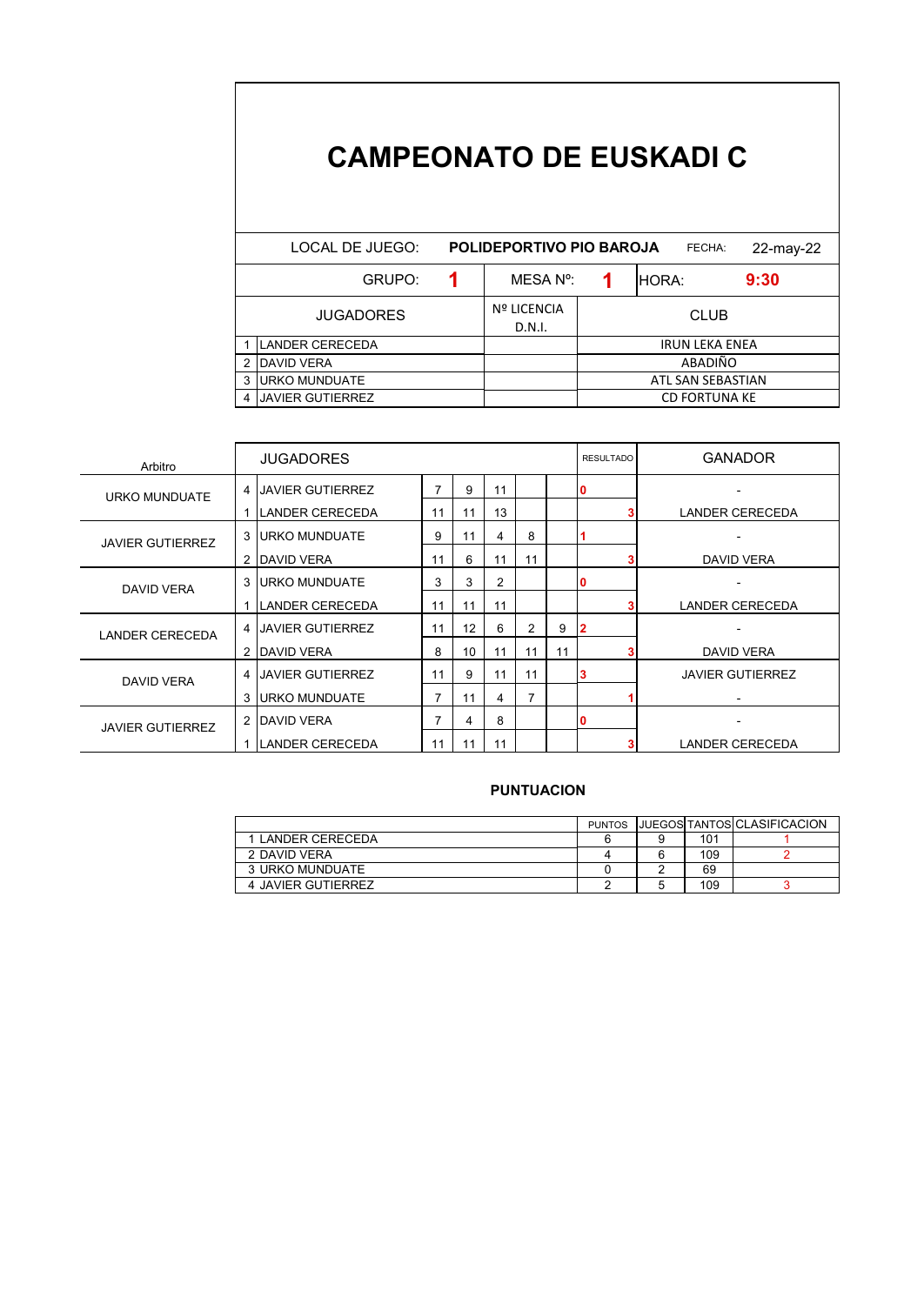|                                                                    |                  |   |                              |                      | <b>CAMPEONATO DE EUSKADI C</b> |      |  |  |  |  |  |
|--------------------------------------------------------------------|------------------|---|------------------------------|----------------------|--------------------------------|------|--|--|--|--|--|
| LOCAL DE JUEGO:<br>POLIDEPORTIVO PIO BAROJA<br>FECHA:<br>22-may-22 |                  |   |                              |                      |                                |      |  |  |  |  |  |
|                                                                    | GRUPO:           | 2 | MESA N <sup>o</sup> :        | 2                    | HORA:                          | 9:30 |  |  |  |  |  |
|                                                                    | <b>JUGADORES</b> |   | <b>Nº LICENCIA</b><br>D.N.I. | <b>CLUB</b>          |                                |      |  |  |  |  |  |
| ANDONI FERNÁNDEZ                                                   |                  |   |                              |                      | <b>FONT IRURIETA BERAUN</b>    |      |  |  |  |  |  |
| <b>XABI MARTIN</b>                                                 |                  |   |                              | <b>CD FORTUNA KE</b> |                                |      |  |  |  |  |  |
| 3 ALVARO CEA                                                       |                  |   |                              |                      | ATL SAN SEBASTIAN              |      |  |  |  |  |  |
| <b>ISANTIAGO LOPEZ</b><br>4                                        |                  |   |                              |                      | <b>IRUN LEKA ENEA</b>          |      |  |  |  |  |  |

| Arbitro            |   | <b>JUGADORES</b>        |    |                |    |    | <b>RESULTADO</b> | <b>GANADOR</b> |                    |
|--------------------|---|-------------------------|----|----------------|----|----|------------------|----------------|--------------------|
| ALVARO CEA         |   | <b>SANTIAGO LOPEZ</b>   | 5  | $\overline{4}$ | 6  |    |                  | 0              |                    |
|                    |   | <b>ANDONI FERNÁNDEZ</b> | 11 | 11             | 11 |    |                  | 3              | ANDONI FERNÁNDEZ   |
| SANTIAGO LOPEZ     |   | 3 ALVARO CEA            | 9  | 6              | 16 |    |                  | 0              |                    |
|                    |   | <b>XABI MARTIN</b>      | 11 | 11             | 18 |    |                  | 3              | <b>XABI MARTIN</b> |
| <b>XABI MARTIN</b> |   | <b>ALVARO CEA</b>       | 2  | $\overline{7}$ | 6  |    |                  | О              |                    |
|                    |   | <b>ANDONI FERNÁNDEZ</b> | 11 | 11             | 11 |    |                  | 3              | ANDONI FERNÁNDEZ   |
| ANDONI FERNÁNDEZ   | 4 | <b>SANTIAGO LOPEZ</b>   | 5  | 3              | 9  |    |                  |                |                    |
|                    |   | 2   XABI MARTIN         | 11 | 11             | 11 |    |                  | 3              | <b>XABI MARTIN</b> |
| <b>XABI MARTIN</b> | 4 | <b>SANTIAGO LOPEZ</b>   | 5  | 8              | 6  |    |                  |                |                    |
|                    |   | 3 ALVARO CEA            | 11 | 11             | 11 |    |                  | 3              | ALVARO CEA         |
| SANTIAGO LOPEZ     | 2 | <b>XABI MARTIN</b>      | 11 | 5              | 11 | 8  | $\overline{2}$   | 2              |                    |
|                    |   | <b>ANDONI FERNÁNDEZ</b> | 3  | 11             | 5  | 11 | 11               | 3              | ANDONI FERNÁNDEZ   |

|                    | <b>PUNTOS</b> |                | <b>UUEGOSITANTOSICLASIFICACION</b> |
|--------------------|---------------|----------------|------------------------------------|
| 1 ANDONI FERNÁNDEZ |               | 107            |                                    |
| 2 XABI MARTIN      |               | 110            |                                    |
| 3 ALVARO CEA       |               | 79             |                                    |
| 4 SANTIAGO LOPEZ   |               | 5 <sup>1</sup> |                                    |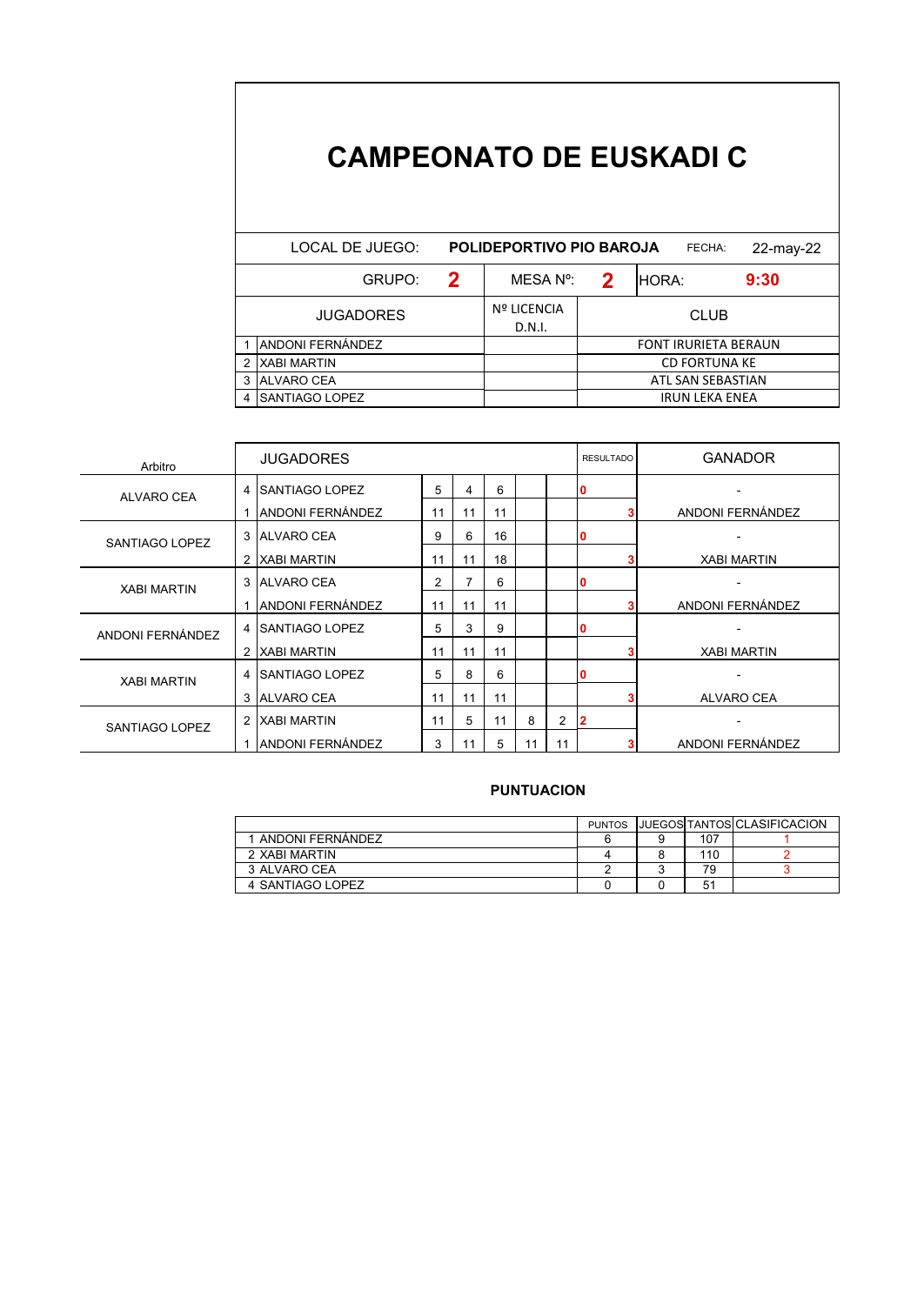### **CAMPEONATO DE EUSKADI C**

|   | LOCAL DE JUEGO:               | <b>POLIDEPORTIVO PIO BAROJA</b><br>$22$ -may- $22$<br>FECHA: |                                             |                             |       |                       |  |  |  |  |
|---|-------------------------------|--------------------------------------------------------------|---------------------------------------------|-----------------------------|-------|-----------------------|--|--|--|--|
|   | GRUPO:                        | 3                                                            | MESA N°:                                    | 3                           | HORA: | 9:30                  |  |  |  |  |
|   | <b>JUGADORES</b>              |                                                              | <b>Nº LICENCIA</b><br><b>CLUB</b><br>D.N.I. |                             |       |                       |  |  |  |  |
|   | <b>ALEX SANTAMARTA</b>        |                                                              |                                             |                             |       | <b>IRUN LEKA ENEA</b> |  |  |  |  |
|   | <b>JUAN ANTONIO FERNANDEZ</b> |                                                              |                                             | <b>FONT IRURIETA BERAUN</b> |       |                       |  |  |  |  |
|   | 3 IKER CRESPO                 |                                                              |                                             | ABADIÑO                     |       |                       |  |  |  |  |
| 4 | <b>TOMAS MEDIAVILLA</b>       |                                                              |                                             | <b>CD FORTUNA KE</b>        |       |                       |  |  |  |  |

| Arbitro                       |   | <b>JUGADORES</b>              |    |    | <b>RESULTADO</b> | GANADOR |  |                               |
|-------------------------------|---|-------------------------------|----|----|------------------|---------|--|-------------------------------|
| <b>IKER CRESPO</b>            |   | 4   TOMAS MEDIAVILLA          | 11 | 9  | 9                |         |  |                               |
|                               |   | <b>ALEX SANTAMARTA</b>        | 13 | 11 | 11               |         |  | ALEX SANTAMARTA               |
| <b>TOMAS MEDIAVILLA</b>       |   | 3 IIKER CRESPO                | 8  | 5  | 7                |         |  |                               |
|                               |   | <b>JUAN ANTONIO FERNANDEZ</b> | 11 | 11 | 11               |         |  | <b>JUAN ANTONIO FERNANDEZ</b> |
| <b>JUAN ANTONIO FERNANDEZ</b> |   | 3 IKER CRESPO                 | 2  | 4  | 3                |         |  |                               |
|                               |   | <b>ALEX SANTAMARTA</b>        | 11 | 11 | 11               |         |  | <b>ALEX SANTAMARTA</b>        |
| <b>ALEX SANTAMARTA</b>        |   | 4   TOMAS MEDIAVILLA          | 9  | 11 | 11               | 11      |  | <b>TOMAS MEDIAVILLA</b>       |
|                               | 2 | <b>JUAN ANTONIO FERNANDEZ</b> | 11 | 6  | 6                | 4       |  |                               |
| <b>JUAN ANTONIO FERNANDEZ</b> |   | <b>4 ITOMAS MEDIAVILLA</b>    | 11 | 11 | 11               |         |  | <b>TOMAS MEDIAVILLA</b>       |
|                               | 3 | <b>IKER CRESPO</b>            |    | 7  | 8                |         |  |                               |
| <b>TOMAS MEDIAVILLA</b>       |   | <b>JUAN ANTONIO FERNANDEZ</b> | 9  | 11 | 8                | 6       |  |                               |
|                               |   | <b>ALEX SANTAMARTA</b>        | 11 |    | 11               | 11      |  | <b>ALEX SANTAMARTA</b>        |

|                          | <b>PUNTOS</b> |     | <b>JUEGOS TANTOS CLASIFICACION</b> |
|--------------------------|---------------|-----|------------------------------------|
| ALEX SANTAMARTA          |               | 108 |                                    |
| 2 JUAN ANTONIO FERNANDEZ |               | 94  |                                    |
| 3 IKER CRESPO            |               | 45  |                                    |
| 4 TOMAS MEDIAVILLA       |               | 104 |                                    |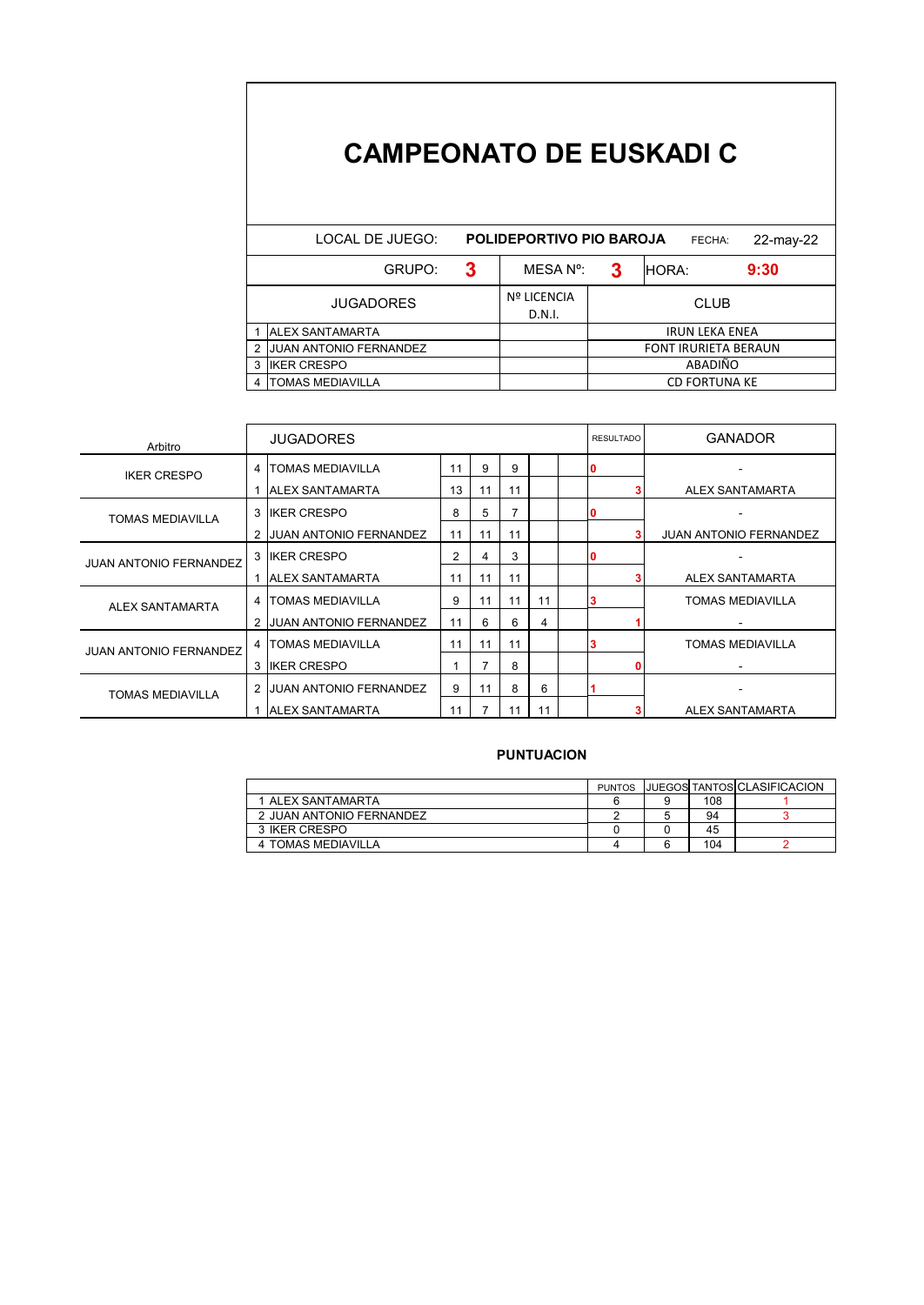|   | <b>CAMPEONATO DE EUSKADI C</b> |    |                          |                       |                      |           |  |  |
|---|--------------------------------|----|--------------------------|-----------------------|----------------------|-----------|--|--|
|   | LOCAL DE JUEGO:                |    | POLIDEPORTIVO PIO BAROJA |                       | FECHA:               | 22-may-22 |  |  |
|   | GRUPO:                         | Д. | MESA N <sup>o</sup> :    | 4                     | HORA:                | 9:30      |  |  |
|   | <b>JUGADORES</b>               |    | Nº LICENCIA<br>D.N.I.    | <b>CLUB</b>           |                      |           |  |  |
|   | DIEGO CEA                      |    |                          |                       | ATL SAN SEBASTIAN    |           |  |  |
| 2 | <b>IASIER OLAIZOLA</b>         |    |                          | <b>IRUN LEKA ENEA</b> |                      |           |  |  |
| 3 | <b>JON MENDIZABAL</b>          |    |                          |                       | <b>CD FORTUNA KE</b> |           |  |  |
| 4 | <b>IEKHIOTZ LORENZO</b>        |    |                          |                       | <b>OARGI</b>         |           |  |  |

| Arbitro                |   | <b>JUGADORES</b>        |                |                |    | <b>RESULTADO</b> | <b>GANADOR</b> |                       |
|------------------------|---|-------------------------|----------------|----------------|----|------------------|----------------|-----------------------|
| <b>JON MENDIZABAL</b>  |   | 4 EKHIOTZ LORENZO       | 3              | $\overline{2}$ | 6  |                  |                |                       |
|                        |   | <b>DIEGO CEA</b>        | 11             | 11             | 11 |                  | 3              | <b>DIEGO CEA</b>      |
| <b>EKHIOTZ LORENZO</b> |   | <b>JON MENDIZABAL</b>   | 11             | 11             | 11 |                  |                | <b>JON MENDIZABAL</b> |
|                        |   | ASIER OLAIZOLA          | 5              | 9              | 4  |                  | $\mathbf{0}$   |                       |
| ASIER OLAIZOLA         | 3 | <b>JON MENDIZABAL</b>   | 8              | 11             | 10 | 9                |                |                       |
|                        |   | <b>DIEGO CEA</b>        | 11             | 8              | 12 | 11               | 3              | <b>DIEGO CEA</b>      |
| DIEGO CEA              | 4 | <b>LEKHIOTZ LORENZO</b> | 11             | 8              | 6  |                  |                |                       |
|                        | 2 | <b>ASIER OLAIZOLA</b>   | 13             | 11             | 11 |                  | 3              | <b>ASIER OLAIZOLA</b> |
| ASIER OLAIZOLA         | 4 | <b>IEKHIOTZ LORENZO</b> | 4              | 4              | 3  |                  |                |                       |
|                        | 3 | <b>JON MENDIZABAL</b>   | 11             | 11             | 11 |                  | 3              | <b>JON MENDIZABAL</b> |
| EKHIOTZ LORENZO        | 2 | <b>ASIER OLAIZOLA</b>   | $\overline{2}$ | 11             | 3  | 7                |                |                       |
|                        |   | <b>IDIEGO CEA</b>       | 11             | 9              | 11 | 11               | 3              | <b>DIEGO CEA</b>      |

|                   |  |     | PUNTOS <b>JUEGOS TANTOS CLASIFICACION</b> |
|-------------------|--|-----|-------------------------------------------|
| 1 DIEGO CEA       |  | 117 |                                           |
| 2 ASIER OLAIZOLA  |  | 76  |                                           |
| 3 JON MENDIZARAI  |  | 104 |                                           |
| 4 EKHIOTZ LORENZO |  | 47  |                                           |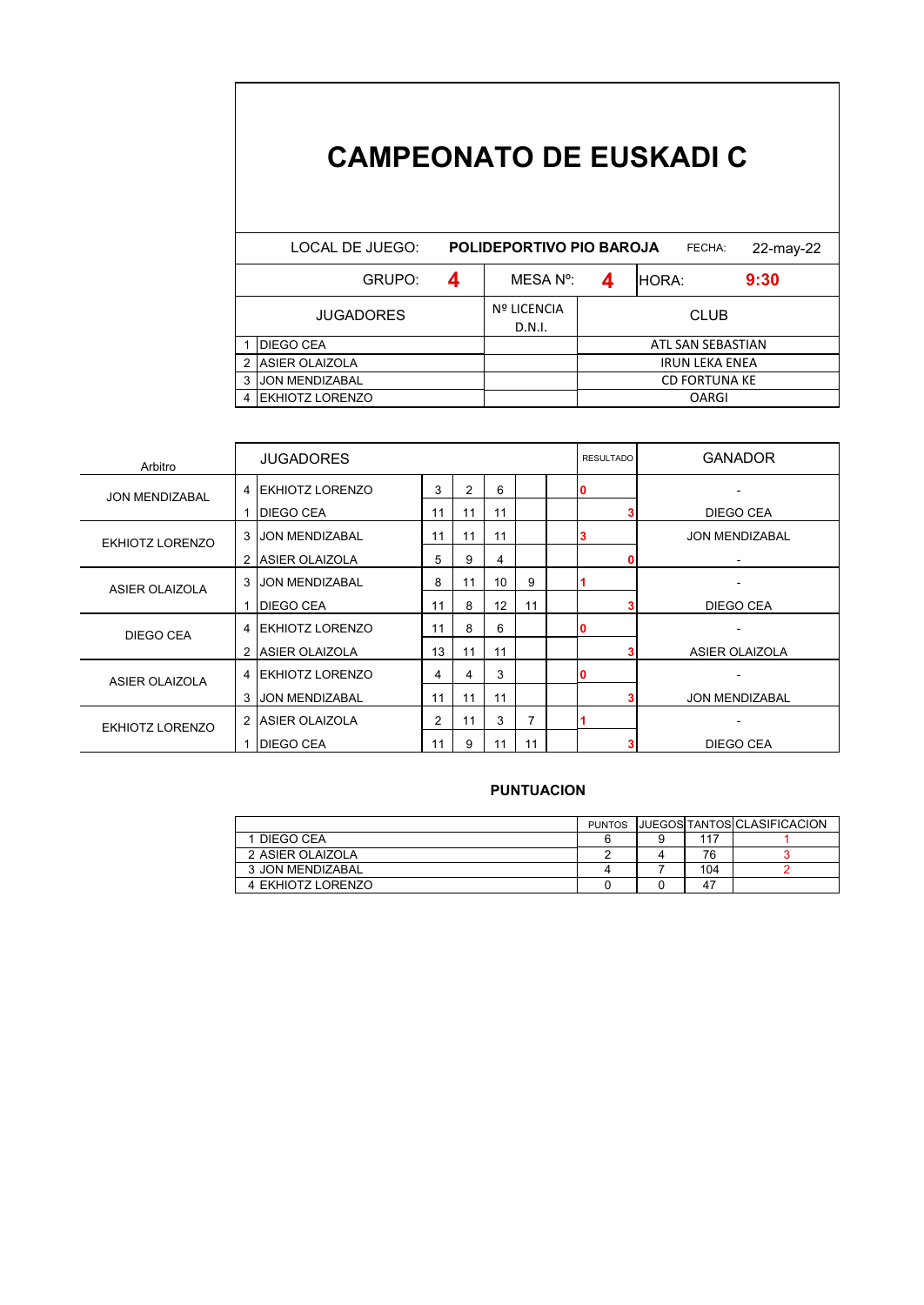|                | <b>CAMPEONATO DE EUSKADI C</b> |   |                              |                       |                      |           |  |  |
|----------------|--------------------------------|---|------------------------------|-----------------------|----------------------|-----------|--|--|
|                | LOCAL DE JUEGO:                |   | POLIDEPORTIVO PIO BAROJA     |                       | FECHA:               | 22-may-22 |  |  |
|                | GRUPO:                         | 5 | MESA N <sup>o</sup> :        | 5                     | HORA:                | 9:30      |  |  |
|                | <b>JUGADORES</b>               |   | <b>Nº LICENCIA</b><br>D.N.I. |                       | <b>CLUB</b>          |           |  |  |
| 1              | <b>MANUEL FOSSATI</b>          |   |                              |                       | ATL SAN SEBASTIAN    |           |  |  |
| $\mathfrak{p}$ | <b>JESUS CABRERO</b>           |   |                              | <b>IRUN LEKA ENEA</b> |                      |           |  |  |
| 3              | <b>DANEL GARCIA</b>            |   |                              |                       | <b>CD FORTUNA KE</b> |           |  |  |
| 4              | CARLA NOVOA                    |   |                              |                       | <b>GURE TALDE</b>    |           |  |  |

| Arbitro               |                | <b>JUGADORES</b>      |    |    |                | <b>RESULTADO</b> | <b>GANADOR</b> |                       |
|-----------------------|----------------|-----------------------|----|----|----------------|------------------|----------------|-----------------------|
| DANEL GARCIA          |                | 4 CARLA NOVOA         | 2  | 3  | 7              |                  | 0              |                       |
|                       |                | <b>MANUEL FOSSATI</b> | 11 | 11 | 11             |                  |                | <b>MANUEL FOSSATI</b> |
| CARLA NOVOA           |                | <b>DANEL GARCIA</b>   | 11 | 11 | 6              | 11               | з              | DANEL GARCIA          |
|                       |                | <b>JESUS CABRERO</b>  | 5  | 4  | 11             | $\overline{2}$   |                |                       |
| <b>JESUS CABRERO</b>  |                | 3 DANEL GARCIA        | 10 | 11 | 12             | 11               | 3              | <b>DANEL GARCIA</b>   |
|                       |                | <b>MANUEL FOSSATI</b> | 12 | 5  | 10             | 3                |                |                       |
| <b>MANUEL FOSSATI</b> |                | 4 CARLA NOVOA         | 9  | 4  | 11             | 10               |                |                       |
|                       | 2              | <b>JESUS CABRERO</b>  | 11 | 11 | 8              | 12               |                | <b>JESUS CABRERO</b>  |
| <b>JESUS CABRERO</b>  | $\overline{4}$ | ICARLA NOVOA          | 9  | 3  | $\overline{2}$ |                  | 0              |                       |
|                       | 3              | <b>DANEL GARCIA</b>   | 11 | 11 | 11             |                  |                | <b>DANEL GARCIA</b>   |
| CARLA NOVOA           | 2              | <b>JESUS CABRERO</b>  | 5  | 2  | 12             | 7                |                |                       |
|                       |                | <b>MANUEL FOSSATI</b> | 11 | 11 | 10             | 11               |                | <b>MANUEL FOSSATI</b> |

|                 | <b>PUNTOS</b> |     | <b>IJUEGOSI TANTOSI CLASIFICACION</b> |
|-----------------|---------------|-----|---------------------------------------|
| MANUEL FOSSATI  |               | 106 |                                       |
| 2 JESUS CABRERO |               | 90  |                                       |
| 3 DANEL GARCIA  |               | 116 |                                       |
| 4 CARLA NOVOA   |               | 60  |                                       |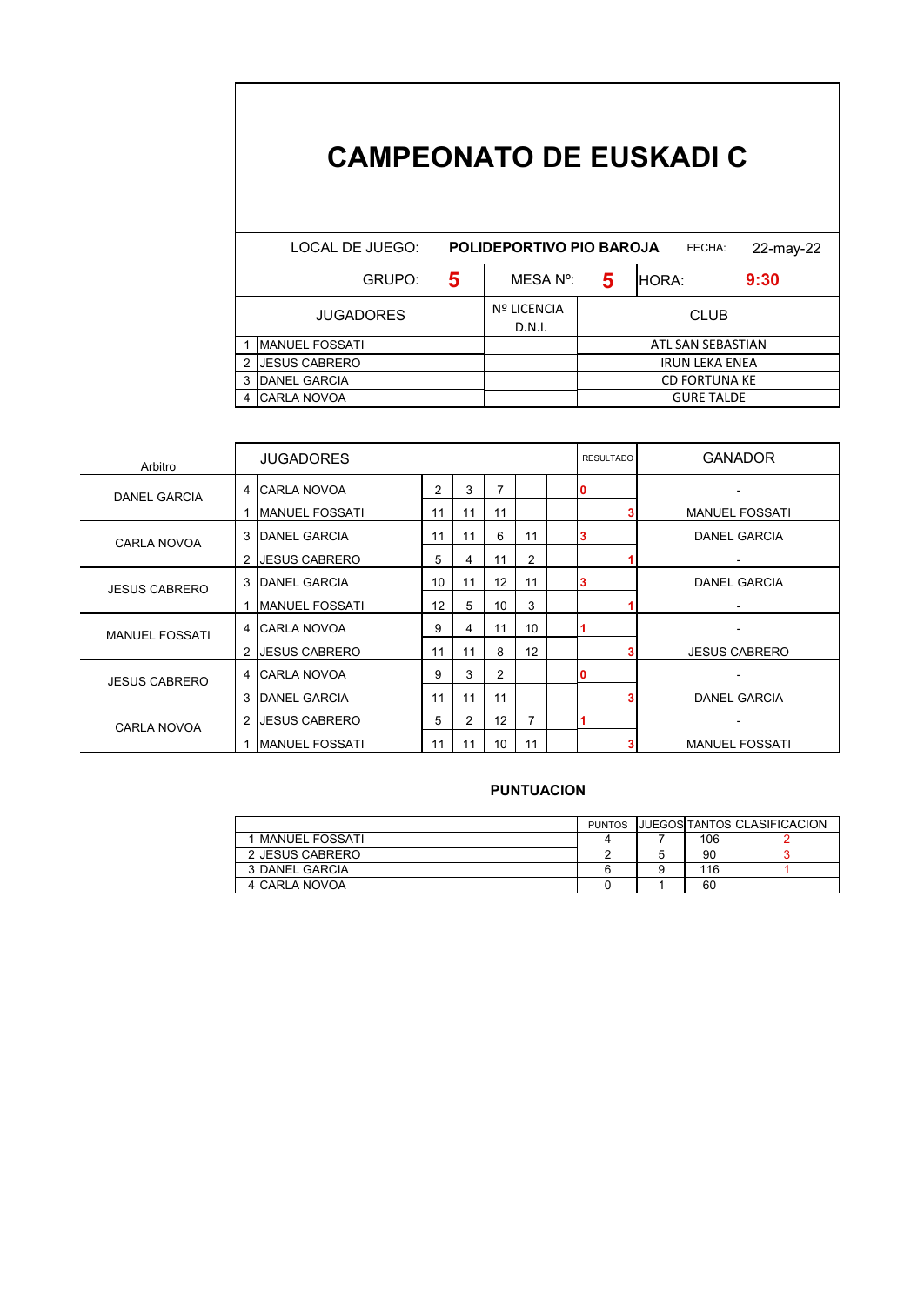|                  | <b>CAMPEONATO DE EUSKADI C</b> |   |                                                 |                      |       |      |  |  |
|------------------|--------------------------------|---|-------------------------------------------------|----------------------|-------|------|--|--|
|                  | LOCAL DE JUEGO:                |   | POLIDEPORTIVO PIO BAROJA<br>FECHA:<br>22-may-22 |                      |       |      |  |  |
|                  | GRUPO:                         | 6 | MESA N <sup>o</sup> :                           | 6                    | HORA: | 9:30 |  |  |
| <b>JUGADORES</b> |                                |   | <b>Nº LICENCIA</b><br>D.N.I.                    | <b>CLUB</b>          |       |      |  |  |
|                  | DAVID HERNÁNDEZ                |   |                                                 | IRUN LEKA ENEA       |       |      |  |  |
| 2                | <b>JAXIER FERNANDEZ</b>        |   |                                                 | <b>CD FORTUNA KE</b> |       |      |  |  |
| 3                | <b>ANDER DIAZ</b>              |   |                                                 | ABADIÑO              |       |      |  |  |
| 4                | <b>IELIAS CABALLERO</b>        |   |                                                 | ATL SAN SEBASTIAN    |       |      |  |  |

| Arbitro         |   | <b>JUGADORES</b>        |    |    |    |    |    | <b>RESULTADO</b> | <b>GANADOR</b>         |
|-----------------|---|-------------------------|----|----|----|----|----|------------------|------------------------|
| ANDER DIAZ      |   | <b>IELIAS CABALLERO</b> | 11 | 7  | 3  | 11 | 9  | 2                |                        |
|                 |   | DAVID HERNÁNDEZ         | 8  | 11 | 11 | 8  | 11 |                  | DAVID HERNÁNDEZ        |
| ELIAS CABALLERO |   | 3 JANDER DIAZ           | 7  | 5  | 7  |    |    | 0                |                        |
|                 | 2 | <b>AXIER FERNANDEZ</b>  | 11 | 11 | 11 |    |    |                  | AXIER FERNANDEZ        |
| AXIER FERNANDEZ |   | 3 JANDER DIAZ           | 10 | 11 | 11 | 11 |    | 3                | <b>ANDER DIAZ</b>      |
|                 |   | DAVID HERNÁNDEZ         | 12 | 8  | 9  | 9  |    |                  |                        |
| DAVID HERNÁNDEZ | 4 | <b>IELIAS CABALLERO</b> | 8  | 7  | 3  |    |    |                  |                        |
|                 | 2 | <b>AXIER FERNANDEZ</b>  | 11 | 11 | 11 |    |    | 3                | <b>AXIER FERNANDEZ</b> |
| AXIER FERNANDEZ |   | 4 ELIAS CABALLERO       | 11 | 8  | 6  |    |    |                  |                        |
|                 | 3 | <b>ANDER DIAZ</b>       | 13 | 11 | 11 |    |    |                  | <b>ANDER DIAZ</b>      |
| ELIAS CABALLERO |   | <b>AXIER FERNANDEZ</b>  | 11 | 11 | 13 | 11 |    | 3                | AXIER FERNANDEZ        |
|                 |   | DAVID HERNÁNDEZ         | 6  | 6  | 15 | 8  |    |                  |                        |

|                   | <b>PUNTOS</b> |     | <b>IJUEGOSITANTOS CLASIFICACION</b> |
|-------------------|---------------|-----|-------------------------------------|
| 1 DAVID HERNÁNDEZ |               | 122 |                                     |
| 2 AXIER FERNANDEZ |               | 112 |                                     |
| 3 ANDER DIAZ      |               | 97  |                                     |
| 4 ELIAS CABALLERO |               | 84  |                                     |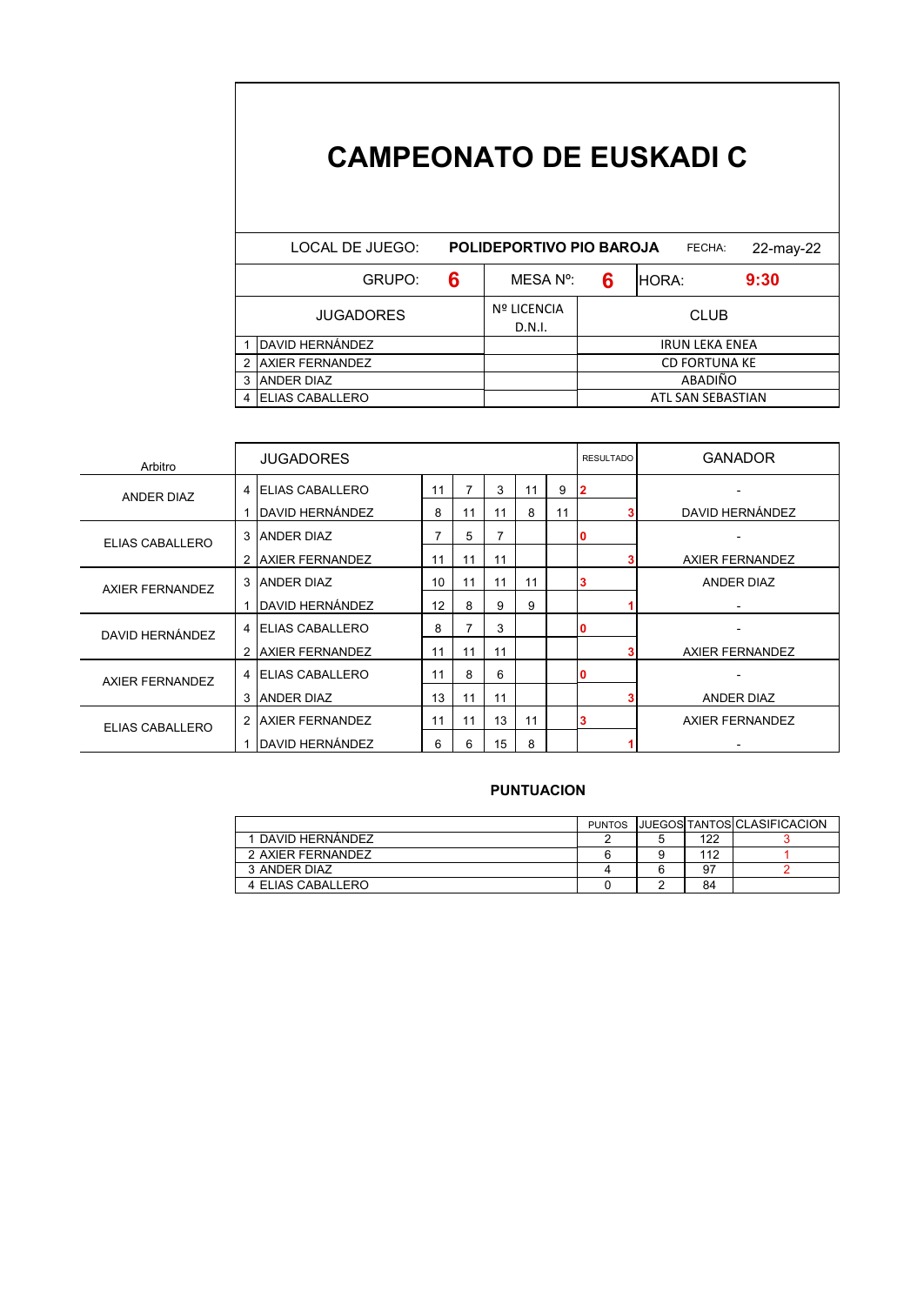

### **CUADRO FINAL CAMPEONATO EUSKADI C**